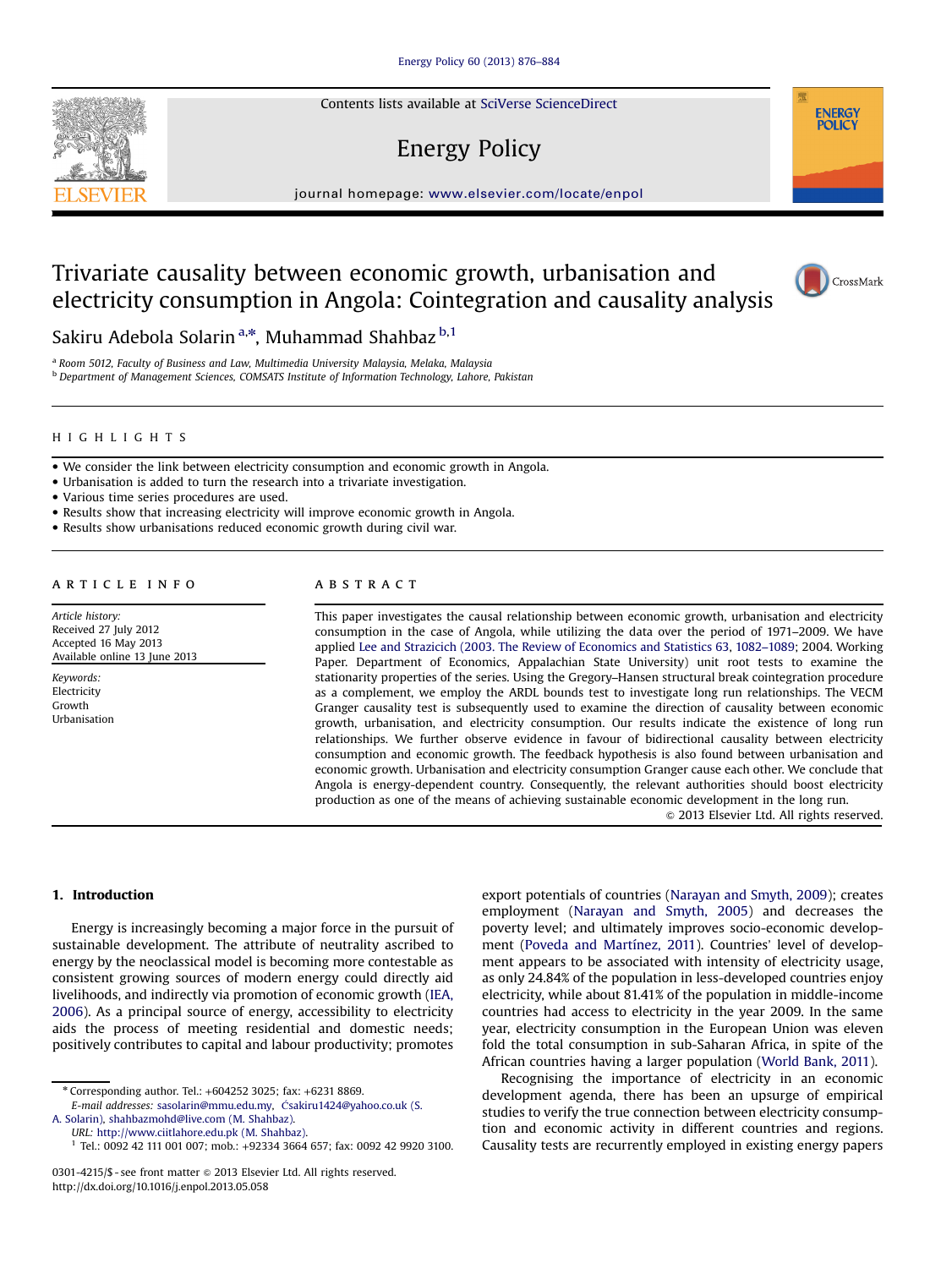to determine the relationship between electricity consumption and economic growth. The causality running from electricity consumption towards economic growth infers that electricity influences economic growth and thus electricity expansionary policies are compatible with improvement of economic performance of the country. Causality flowing from economic growth to electricity consumption implies that economic growth is not dependent on electricity usage and therefore, conservation policies should be pursued. Feedback hypothesis between electricity consumption and economic growth means that the variables are interrelated; which supports expansionary policies. The neutral hypothesis between economic growth and electricity consumption suggests the limited role of electricity consumption for economic growth<sup>2</sup>.

Empirical studies on causal relationships between electricity consumption and economic growth are wide-ranging, but with inconsistent results (see [Aqeel and Butt, 2001](#page--1-0); [Yoo, 2005](#page--1-0), [2006;](#page--1-0) [Chen et al., 2007](#page--1-0); [Ho and Siu, 2007](#page--1-0); [Hu and Lin, 2008;](#page--1-0) [Jamil and](#page--1-0) [Ahmad, 2010;](#page--1-0) [Narayan and Smyth, 2005](#page--1-0); [Shahbaz et al., 2011;](#page--1-0) [Shahbaz and Lean, 2012b](#page--1-0); [Shahbaz and Feridun, 2012](#page--1-0)). Further, few studies have considered electricity consumption and economic growth relationship in selected African economies (see [Jumbe, 2004](#page--1-0); [Wolde-Rufael, 2006](#page--1-0); [Akinlo, 2009](#page--1-0); [Squalli, 2007;](#page--1-0) [Odhiambo, 2009a,](#page--1-0) [2009b](#page--1-0), [2010;](#page--1-0) [Solarin, 2011](#page--1-0); [Solarin and Bello,](#page--1-0) [2011](#page--1-0)). However, we are not aware of any study that has investigated causal relationship between electricity consumption and economic growth in the case of Angola.

In the present study, we investigate the direction of causality between economic growth and electricity consumption by incorporating urbanisation as a potential determinant of both electricity consumption and economic growth in the case of Angola. It is vital to explore the nexus between these variables for Angola, because as one of the fastest growing economies in the world; it is faced with electricity challenges in trying to fulfil its growing energy needs. For instance, the country was among the three fastestgrowing economies in the World, upon attaining a 17% economic growth rate between 2003 and 2008 ([AFDB, 2011](#page--1-0)), whereas Angola's power sector is among the least efficient in the World, and even in Africa [\(Pushak and Foster, 2011](#page--1-0)) as the access rate to electricity was around 26.2% in the year 2009 [\(World Bank, 2011\)](#page--1-0). In order to avoid omitted variable bias associated with bivariate models ([Lutkepohl, 1982\)](#page--1-0), the urbanisation rate is included to transform the study into a trivariate investigation. In practice, urbanisation and electricity consumption may individually have a direct influence on economic growth. They may also serve as intermediate variables for each other, when impacting the economy. Economic growth may in turn also affect either electricity consumption or urbanisation ([Abdel-Rahman et al., 2006;](#page--1-0) [Davis](#page--1-0) [and Henderson, 2003;](#page--1-0) [Liu, 2009;](#page--1-0) [Shahbaz and Lean, 2012a](#page--1-0)). In the Angola case, inclusion of urbanisation as a control variable is plausible, as there are territorial dimensions to distribution of electricity in the country, with the effect of booming economic activities concentrated in the urban centres, which are responsible for most of the electricity consumed in the country.

The present study augments the ARDL bounds test with the Gregory–Hansen structural break cointegration, when testing for long run relationship in the series. Further, we compute the long run coefficients with the application of ARDL, which is complemented with the fully modified ordinary least squares (FMOLS) procedure of [Philips and Hansen \(1990\),](#page--1-0) and the dynamic ordinary least squares (DOLS) by [Stock and Watson \(1993\)](#page--1-0), due to

<sup>2</sup> Although this analogy is commonplace in existing energy literature, the signs of the run coefficients are actually required to ascertain if electricity consumption and economic growth are positively related or otherwise.

endogeniety concerns. The current paper provides for two structural breaks with the procedures of [Lee and Strazicich \(2003\),](#page--1-0) an exercise that is reasonable, considering the fact that the beginning and the end of the civil war in Angola fall within the scope of the analysis.

The remainder of the paper is patterned as follows. Section 2 deals with the literature review related to electricity consumption and economic growth. [Section 3](#page--1-0) provides a summary of electric power in Angola, and [Section 4](#page--1-0) illustrates the methodology employed in this study. [Section 5](#page--1-0) provides the empirical results, and the last section completes the paper.

## 2. Literature review

Theoretical and empirical studies on electricity consumption and economic growth linkage are widespread partly due to the significant role of energy in sustainable economic development. However, researchers are unable to arrive at a consensus on the flow of causality between energy consumption and economic growth. Conflicting results are present in papers on developed countries and which adopt energy as a proxy for energy usage (see [Stern, 2000](#page--1-0); [Fatai et al., 2002;](#page--1-0) [Glasure, 2002](#page--1-0); [Hondroyiannis et al.,](#page--1-0) [2002;](#page--1-0) [Ghali and El-Sakka, 2004](#page--1-0); [Oh and Lee, 2004;](#page--1-0) [Ho and Siu,](#page--1-0) [2007;](#page--1-0) [Payne, 2009\)](#page--1-0).

Similarly, papers with emphasis on developing countries that employ electricity use as the proxy for energy consumption do produce different findings, thereby justifying differing hypotheses. For example, [Aqeel and Butt \(2001\)](#page--1-0) revealed one-way causation actually flows from electricity utilisation to Pakistan's economy. [Shahbaz and Lean \(2012b\)](#page--1-0) probed the relationship between electricity consumption and economic growth in the case of Pakistan by incorporating capital and labour in the production function over the period 1972–2009. They reported that electricity consumption adds to economic growth and bidirectional causality exists between the series. On the other hand, [Jamil and Ahmad](#page--1-0) [\(2010\)](#page--1-0) and [Shahbaz and Feridun \(2012\)](#page--1-0) suggested that electricity conservation policies would be appropriate<sup>3</sup>.

[Ghosh \(2002\)](#page--1-0) applied Granger causality to examine causal relationship between electricity consumption and economic growth, and reported the presence of expansion hypothesis in the case of India. However, the findings of [Ghosh \(2009\)](#page--1-0) support conservation policies in the Indian case. [Shiu and Lam \(2004\)](#page--1-0) used data of electricity consumption and economic growth to test the direction of causality for the Chinese economy. Their results indicated unidirectional causal relation running from electricity consumption to economic growth, and the same inference was drawn by [Yuan et al. \(2007\)](#page--1-0). Moreover, [Yang \(2000\)](#page--1-0) applied both Granger causality and Hsiao–Granger causality tests and detected bidirectional causality in the case of Taiwan. On the other hand, [Hu](#page--1-0) [and Lin \(2008\)](#page--1-0) reported unidirectional causality from economic growth to electricity consumption for Taiwan.

For the Turkish economy, [Altinay and Karagol \(2005\)](#page--1-0) investigated the relationship between electricity consumption and economic growth. They concluded that electricity consumption Granger causes economic growth. [Acaravci and Ozturk, 2012](#page--1-0) reexamined the electricity-growth nexus by incorporating employment as control variable in the case of Turkey. They reported unidirectional causality running from electricity consumption to economic growth.

<sup>&</sup>lt;sup>3</sup> Findings by [Shahbaz and Feridun \(2012\)](#page--1-0) may be biased due to avoiding the role of capital and labor in production function and their impact on electricity consumption. Furthermore, [Nawaz et al. \(2012\)](#page--1-0) reported unidirectional causality running from economic growth to energy consumption.